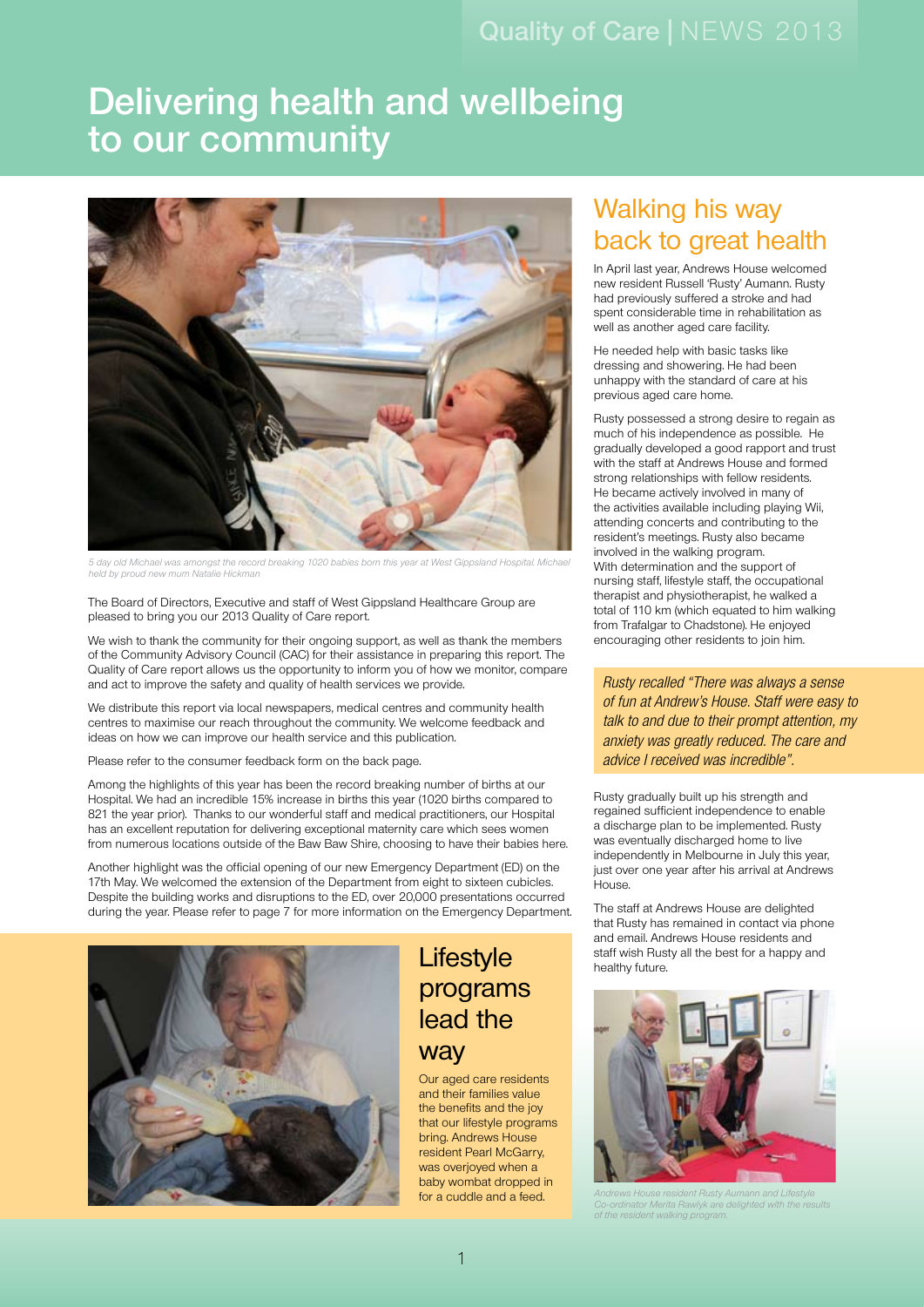# About your Health Service



#### From the CEO

On behalf of West Gippsland Healthcare Group it gives me great pleasure to present the 2013 Quality of Care Report. This year we have released this report at the same time as the Annual Report. While the Annual Report contains mostly information required by Government, the Quality of Care Report allows us to provide more information and feedback to the community about what we do, what we do well

and areas

where we are aiming to improve. For these reasons, the Quality of Care report is more widely circulated. Copies of the Annual Report are available from the Hospital, or you can access via our website www.wghg. com.au.

2013 was an important year for WGHG. We worked closely with the Department of Health to develop a shared understanding of the role and function of WGHG and the

growing population and demand in this region of Gippsland. While doing this we had to reign in surgical activity, with further pressure when the Commonwealth and State Governments had their wellpublicised arguments over health funding in Victoria. While the surgical waiting list grew, we were very pleased with the announcement of significant growth funding for 2013/14, which will allow us to increase our surgery in a sustainable fashion.

### Hand hygiene reduces infections

Hand hygiene continues to be one of the most important strategies embraced by staff in reducing infection across our organisation. We take hand hygiene very seriously. Our Infection Control team provides competency based education packages based on the international best practice model "5 moments for Hand Hygiene" and all staff are required to complete this each year.

To ensure that education translates into practice, our Infection Control team conduct regular observation audits that are compared to the Department of Health minimum standard of 70%. This year, WGHG achieved a Hand Hygiene audit result of over 80%.

#### Our service area

#### **Who we care for**

community health services to 45,000 people in the rural, urban residential, agricultural and industrial areas located within the Baw Baw Shire and beyond.

This year we:

- **•** Employed a total of 1,360 staff (a 3.66% increase from the previous
- Attended to 20,071 Emergency Department presentations
- Performed 3,078 surgical operations

We also celebrated the completion of the Emergency Department, with its formal opening in May by the Minister for Health, the Hon. David Davis. Despite the building work, we still recorded more than 20,000 patients in the Department for the second year in a row.

The other major milestone for 2013 was having more than 1,000 births, the most in any Hospital in Gippsland. This was a remarkable achievement by the obstetricians, midwives, paediatricians and all of the other clinicians, volunteers and staff involved in obstetrics. Their capacity to cope with this huge increase while maintaining the quality

> of care reflects their dedication and skill.

I use this opportunity to acknowledge the support and leadership of the Board of Directors, the enthusiasm of the Community Advisory Council and the energy of the many volunteers who support WGHG. Finally, I thank the staff, including

visiting medical staff, for their efforts and commitment to their job and our community. I trust this report showcases some of their efforts.

#### Dan Weeks

**VISION** To improve the health and wellbeing of our community.

**MISSION** West Gippsland Healthcare Group is committed to the provision of high quality, integrated health care that meets the

**We value:** Our Customers; Our Community; Our Staff;

changing needs of individuals and our community.

Leadership; Improving Performance

Chief Executive Officer





*2011 2012 2013*

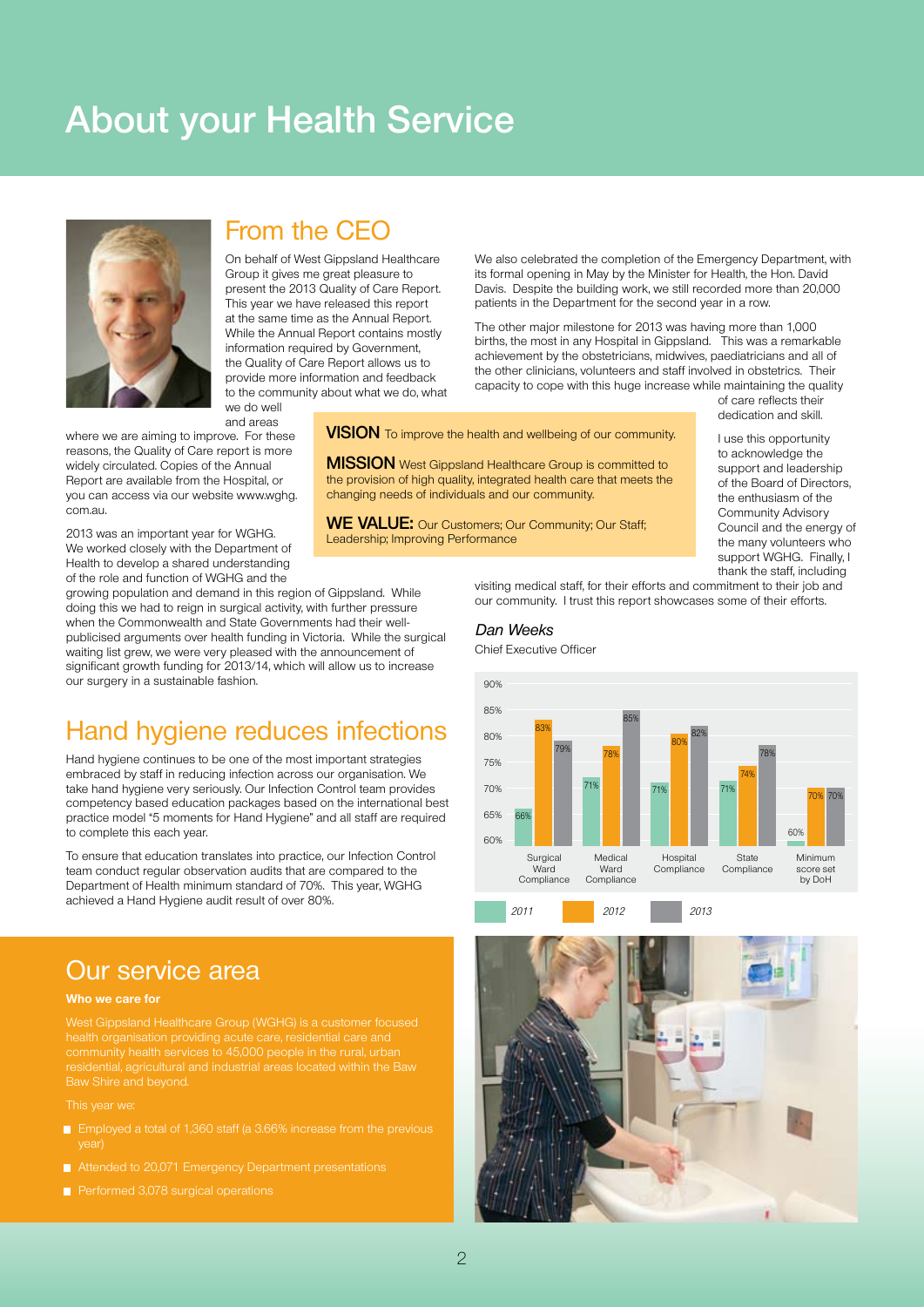# Cleaning Standards

### Cleaning Standard Score





A clean environment, clean equipment and the best clinical practice are the cornerstones in reducing the risks of people developing infections whilst in Hospital. Our Infection Control team ensures work surfaces, work environments and new equipment are easy to maintain and clean.

We conduct monthly internal audits and annually are audited by an approved external auditor. Full compliance is achieved as per the requirements by the Department of Heath cleaning standards.

WGHG has consistently scored above the minimum target of 85%. In June 2013, our score was 96%.

### **Medication Safety**

Medications are administered by a variety of different methods, which at times can make medication management a high risk area. We continuously monitor our medication management processes against national standards to ensure compliance. Over the past year, we have introduced two new medication safety initiatives.

**60 new intravenous pumps** have been programmed with a drug library that contains built in safety parameters for the delivery of a range of intravenous medications. The program creates a barrier that prevents staff entering the wrong rate and reduces errors relating to medications being given too quickly or too slowly.

**An electronic prescribing system** project is underway with a team of key staff working with equipment suppliers to establish a system for our Hospital. This exciting new initiative is expected to reduce the number of errors relating to the administering of prescription medication.



In addition to the new technology we:

- **•** use the evidence based National Inpatient Medication chart which is aimed at improving documentation so medication instructions are clearer
- **•** regularly review policies, procedures, protocols and guidelines that guide staff so they adhere to best practice
- **•** provide regular education programs at orientation and throughout the year to keep staff informed
- **•** have competency based training programs to check nursing staff are able to correctly calculate medication doses
- **•** conduct a range of different audits to check staff are complying with policies
- **•** actively encourage staff to report and discuss medication errors
- **•** analyse errors to identify why they occur and look at opportunities for improvement.

*National standards puts a spotlight on medication safety. The new National Safety and Quality Health Service accreditation process focuses on preventing harm from medication errors - as per Standard 4.*

One effective process for reducing errors has continued to be the bi-weekly INSPIRED meetings. This meeting of Nurses, Doctors, Pharmacy staff and Physicians provides a learning environment and engages junior staff in the review of errors and issues in relation to medication management. Summaries of discussions at the meeting are then circulated to other staff via the INSPIRED newsletter as a way of communicating 'lessons learnt'.

Identified 'lessons learnt' this year include the importance of;

- **a** using dosage guidelines
- **•** correct documentation when prescribing
- **•** recording allergies correctly.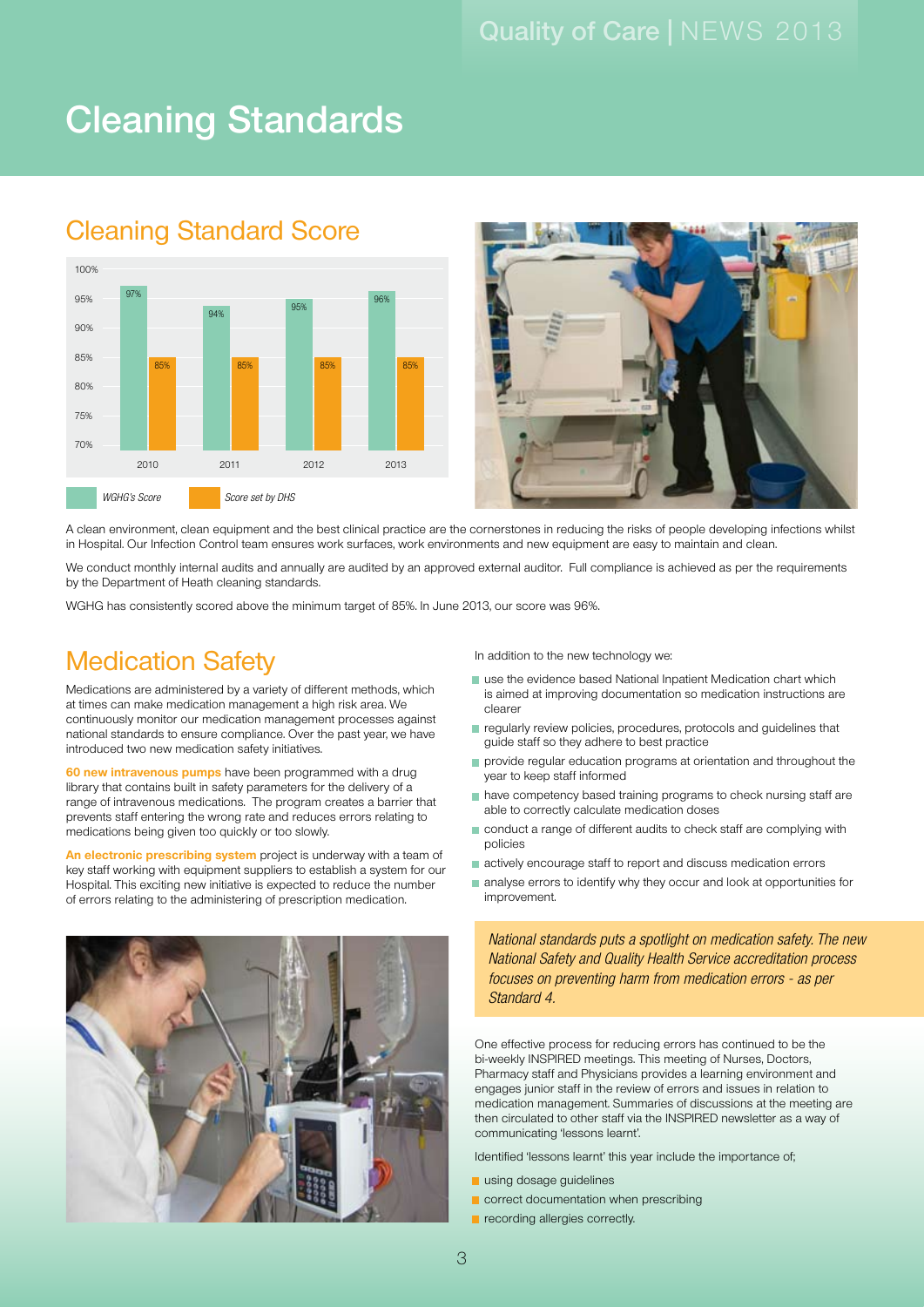# Patient Safety

### The New Push for Antimicrobial **Stewardship**

#### **By Dr Daniel Stefanski**



I recently saw yet another newspaper article about the rise of the "superbugs" as well as three or four excellent documentaries on TV.

Of course, sensationalist pieces about aggressive or resistant infections have made great headlines for decades.

What needs to be highlighted is that while modern medicine has made impressive gains, the unregulated use of antibiotics has imminent dangers.

Due to infections becoming resistant to antibiotics, some infections are becoming untreatable and an increasing number of patients may need pre-1940 style treatments with surgery as the last resort.

Hopefully, there will be an increase in awareness and a shift in community attitudes to antibiotic use. The timing couldn't be better, with the Australian Commission on Safety and Quality in Healthcare (ACSQHC) mandating every hospital in Australia to have an Antimicrobial Stewardship program in place this year.

Antimicrobial Stewardship is a systematic approach in a healthcare setting, to ensure that patients receive the right antibiotic, at the right

### Hospital Acquired Pressure Injuries



#### Preventing Pressure Injuries

been damaged as a result of constant pressure, poor blood flow, rubbing or chafing of the skin. The injuries can range from a reddened area (Stage 1) to deep sores (Stage 4) that affect the underlying tissues.

People of all ages are at risk of developing pressure injuries. The very patients the early stages of a pressure injury can begin to occur very quickly. Once the deeper tissues are damaged they can take a long time to heal and in some cases can lead to more serious complications.

#### Number of Medication Incidents



*The number of medication incidents at West Gippsland Hospital continues to decrease each year, with a 20% reduction over the past 12 months.*

*The number of medication incidents in Aged Care reduced by 26% compared to 2011/12.*

dose, at the right time, and for the right duration. The principles of Antimicrobial Stewardship apply in a wide range of settings including Hospitals, residential care facilities, general practice clinics, agriculture and veterinary settings, as well as at home and in the community. ACSQHC is targeting Hospitals in 2013, and these initiatives and principles will involve everyone from intensive care physicians to pharmacists, nurses, cleaners and patients.

How big is the problem here in Australia? According to the ACSQHC, up to 50% of antibiotic courses given are considered inappropriate. The evidence is clear that increasing antibiotic use is the driver for increasing antibiotic resistance. This can result in excess lengths of Hospital stay, higher death rates and spiralling health-care costs.

Effective Antimicrobial Stewardship programs and infection control have been shown to lead to an 22–36% improvement in antibiotic use and patient outcomes.

So, this year WGHG will be assessing and auditing our practices and working collaboratively to protect the value of antibiotics – one of the golden discoveries of 20th Century medicine.

#### **Pressure Ulcer Stages**

- **STAGE 1** Redness with intact skin<br>**STAGE 2** Abrasion blister or shall
- **STAGE 2** Abrasion, blister or shallow crater on the skin surface<br>**STAGE 3** Deep crater on the skin surface
	- Deep crater on the skin surface
- **Stage 4** Full thickness skin loss and muscle or bone damage

All patients and aged care residents are assessed for the risk of developing a pressure injury and as part of their care plan, pressure relieving strategies if needed are implemented.

Some people arrive at Hospital or aged care facility with existing pressure injuries. In these cases the focus of care is on healing the injury while preventing the development of new ones.

As part of our patient safety program, all pressure injuries are reported on our incident reporting system. This includes those patients that arrive with an existing pressure injury and those that occur while in Hospital (Hospital acquired) or in our aged care facility.

If a pressure area is identified, nursing staff re-assess the patient, monitor the areas more closely and implement additional pressure relieving devices such as special mattresses or gel pads to relieve the

This year there were 24 incidents of Hospital acquired Stage 1 or Stage 2 pressure injuries reported in Hospital. There were no serious Stage 3 or Stage 4 pressure injuries.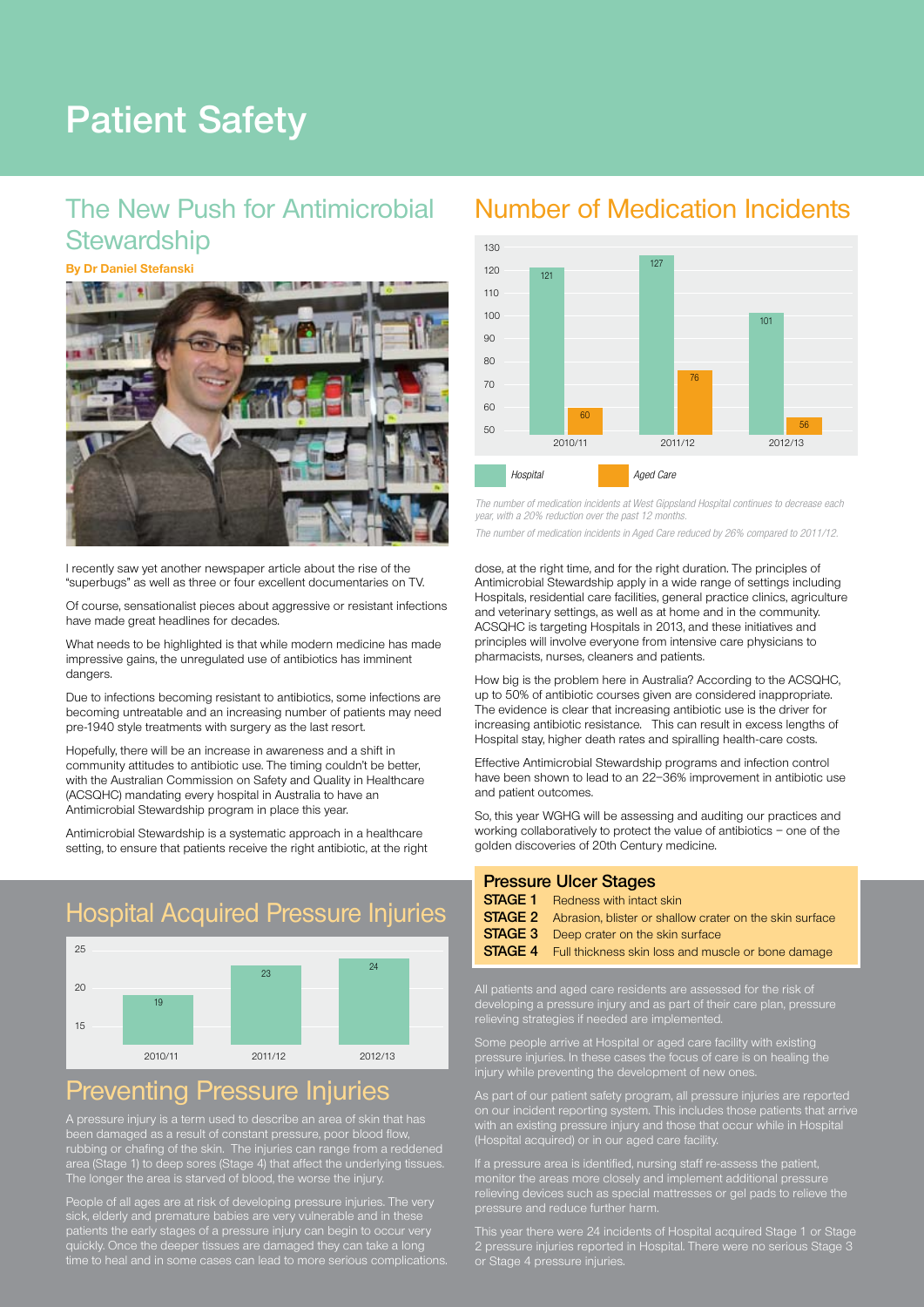### Aged Care Quality Indicators

Our Aged Care Services (Andrews House and Cooinda Lodge) monitor a range of clinical safety and quality indicators which measure and alert us to potential problems and opportunities for improvement in patient care.

To enable a comparison with other health services, these indicators are scored as a rate per thousand bed days. In all indicators WGHG Aged Care Services performed better than the state average.

| Results (Dec - Feb)<br><b>Quarter 3 - 2013</b>                                                                  | <b>Andrews</b><br><b>House</b> | Cooinda<br>Lodge | <b>State</b><br>Average |
|-----------------------------------------------------------------------------------------------------------------|--------------------------------|------------------|-------------------------|
| Incidence of pressure injuries<br>Stage 1 & 2 per 1000 bed days                                                 | 0.22                           | 0.00             | 0.68                    |
| Incidence of pressure injuries<br>Stage 3 &4 per 1000 bed days                                                  | 0.00                           | 0.00             | 0.09                    |
| Incidence of multiple medication<br>use (residents being on more than<br>nine medications per 1000 bed<br>days) | 2.22                           | 2.43             | 4.76                    |
| Incidence of falls per 1000 bed<br>days                                                                         | 5.54                           | 5.41             | 7.24                    |
| Incidence of falls with serious<br>harm per 1000 bed days                                                       | 0.00                           | 0.00             | 0.16                    |
| Incidence of unplanned weight<br>loss per 1000 bed days                                                         | 0.66                           | 0.19             | 0.78                    |
| Incidence of unplanned weight<br>loss over 3 consecutive months<br>per 1000 bed days                            | 0.44                           | 0.00             | 0.75                    |



Cooinda Lodge - Warragul



# Meet Louise

Louise works at WGHG as a Registered Nurse and Nurse Educator with a specialist role in blood safety. Each year, Louise completes the Department of Health Blood Safety Audit, which compares existing Hospital practices against the National guidelines. Where there is a significant patient reaction to a



blood transfusion, WGHG reports these to the Serious Transfusion Incident Reporting System (STIR) at the Department of Health.

Findings of the 2013 Blood Safety Audit include:

- 90% of patients surveyed, felt they were involved in the decision making process to receive a blood transfusion, compared to an 86% state average
- 93% of patients had possible blood transfusion risks explained to them, compared to 86% state average
- $\blacksquare$  97% of patients recalled being asked to give their consent to receive a blood transfusion versus 80% state average.

Also as part of this audit, WGHG revised our Patient Blood Transfusion Consent Policy in order to improve our compliance with best practice standards.

Louise's role is to:

**a** train and educate staff in best practice blood storage, transportation, transfusion administration and techniques

*Each year many blood and blood transfusions are given to acutely ill patients at our Hospital. These blood and blood products are a vital resource in patient care. It is important that these products are delivered and administered to the patient safely and the resource is not wasted. WGHG uses approximately 70 units (or 35 litres) of blood per month*

- **a** ensure systems are in place to provide patients and their families with current information about blood transfusions
- **a** develop and review policies and procedures relating to blood transfusions
- **•** periodically audit medical records to ensure all the appropriate steps have been taken and documented
- **a** audit requests for transfusions to ensure appropriate documentation and that no resource is wasted
- **•** provide reports on policy requirements, education sessions and audit results to the Blood Transfusion Committee which monitors the Blood Safety Program
- **•** investigate any transfusion related incidents or reactions such as fever or other symptoms and report on these to the Blood **Transfusion Committee**
- **a** attend Department of Health and Red Cross blood transfusion safety update sessions.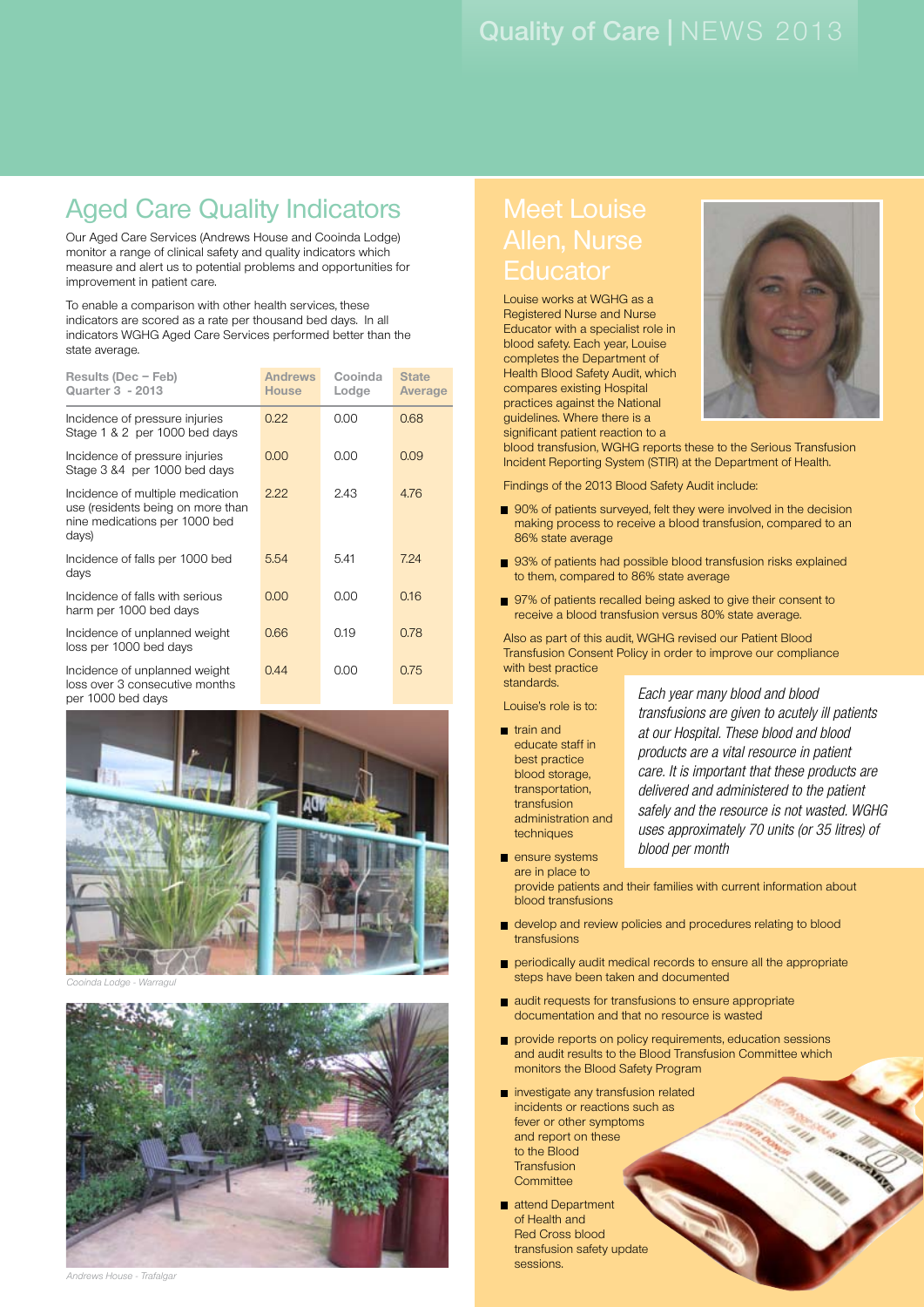# Patient Safety

### Continuing to Reduce Harm Caused by Falls

WGHG's falls prevention program is based on the best practice model developed by the Victorian Quality Council.

- 1. Risk screening
- 2. Risk assessment
- Care planning to reduce the risk of a fall occurring
- Steps to manage the person after a fall
- 

Over the years WGHG has established many initiatives to reduce falls and the harm caused by falls. One of these strategies is to maintain or build up a person's physical strength.

Research had shown that without exercise people resting in a Hospital bed can within days lose significant muscle strength making them more susceptible to falling. In recognition of this, WGHG uses Allied Health Assistants to provide a functional maintenance (supervised exercise) program in the medical and surgical wards.

The prevention program also extends to the care of people after discharge with a staged model of care aimed at independence. People at risk of falling on discharge from Hospital, are referred to a Strength and Conditioning program run by the District Nursing Service. The Community Services Physiotherapists then take over providing a 14 week "Make the Move" program in a community based setting. People are then encouraged to continue to exercise independently.

The challenge for WGHG is to come up with new ways to further reduce the number of falls and the injuries they cause. One new initiative is the 'Releasing Time To Care' project. The project focuses on things such as improving work practices to free up time for direct care delivery and increased involvement of care delivery staff in analysing falls, the reasons why they occur plus the development of strategies to prevent them from occurring.

*2009/10 2010/11 2011/12 2012/13* 150 125 100 75 50 25  $\Omega$ Falls with Falls with Falls with Total<br>no adverse minor major falls no adverse minor<br>outcome outcome outcome outcome outcome 71 27  $\frac{5}{2}$  2 0 86 31 117 101 24 98 122 142 125

#### Hospital Inpatient Falls Outcomes

This year there was a 12% reduction in the total number of falls reported in Hospital compared to 2011/12.

While the number of falls resulting in minor lacerations and bruising remained similar to last year, there were no patients in Hospital that sustained a serious injury such as a fracture.

The program is ongoing and regular evaluations and audits monitor staff compliance through to screening and assessment steps. WGHG continues to focus on preventative strategies.

Some of the many falls prevention and harm minimisation strategies used at WGHG include:

- • Lowering beds so they are closer to the floor
- Using special very low beds that lower to the floor
- Where possible, placing patient beds closer to the nurses desk so they can be observed more closely
- • Regularly checking on patient's needs
- Using alarms to alert staff when patients are getting out of bed without assistance
- • Using yellow arm bands to alert staff of someone at high risk of falling
- Applying hip protectors
- • Ensuring items are close at hand and within easy reach
- Reviewing medications
- Referring patients to dieticians, podiatrists and eye specialists
- **Encouraging exercise**
- Auditing staff compliance to screening and assessing patients risk of falling
- Reporting falls to capture occurrence's and contributing factors for analysis and learning

*National standards put a spotlight on falls. The new National Safety and Quality Health Service accreditation process focuses on preventing falls and harm from falls in Standard 10.*



#### Aged Care Falls Outcomes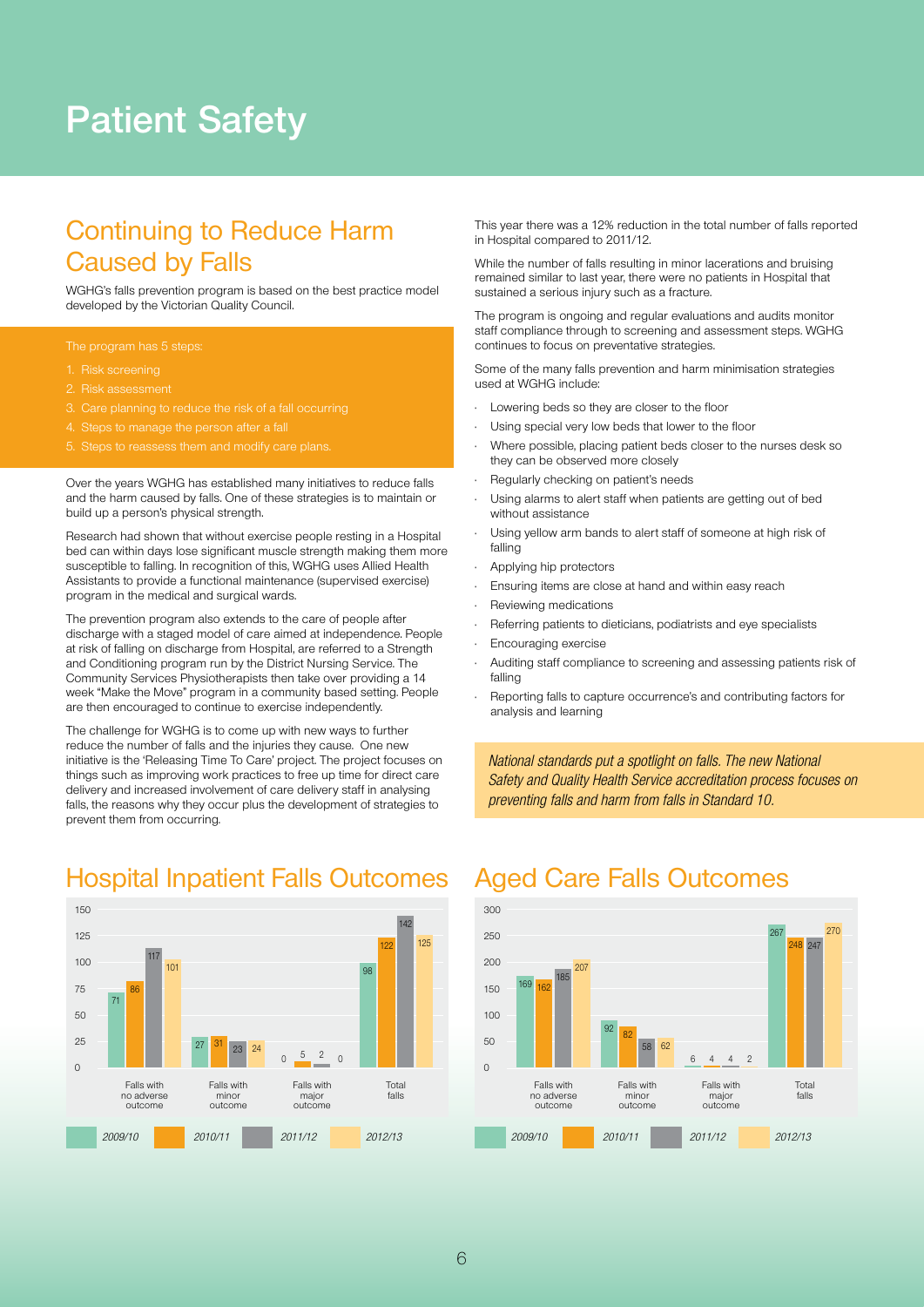# Managing Demand

### Our Emergency Department

Despite the building works and redevelopment that occurred in the Emergency Department (ED) throughout the year, our ED team again managed demand with over 20,000 patient attendances.

The \$3.7 million department expansion now has 16 (previously eight) treatment spaces, including a second resuscitation cubicle, a new isolation cubicle, a behavioural assessment room, an additional treatment room and a new staff meeting room.

All cubicles are fitted out with new state of the art equipment including new beds and monitoring systems. The department is modern and bright with greater patient comfort and privacy, as well as a better work environment for staff. The ED is now better positioned to meet the growing needs of our community.

This year 63 patients (admitted and non-admitted) had a length of stay in ED of over 24 hours, compared to 106 last year.



*The new look Emergency Department opened in November 2012.*

#### Maternity Matters

As a family centred, contemporary facility, the Maternity unit (Ward 5) is dedicated to serving the needs of the West Gippsland community, whilst always striving for excellence. The health care professionals of this unit respect the values, beliefs and rights of the individual and are committed to providing competent, compassionate care for all those we attend.

The cross section of clients who attend Ward 5 include:

- • Families who choose to birth at West Gippsland Hospital
- • Newborns requiring 'Special Care Nursery' care
- • Women requiring gynaecological surgery
- • Women requiring ongoing breastfeeding advice and support following discharge from hospital.



*6 day old Chase Miller in the level 2 special care nursery*

# Clinical Governance

West Gippsland Healthcare Group is committed to an open and transparent review of the quality of our care through a comprehensive clinical governance framework.

The Clinical Governance Committee is the overarching group responsible for monitoring the many aspects of the clinical governance framework.

Membership of the committee includes; Board members, Clinical Executive Directors, Medical, Nursing and community health representatives, Quality Manager, external representatives and importantly consumers.

WGHG's program of clinical risk management and governance is based on the Department of Health Clinical Governance Guidelines and involves:

- Ensuring an effective and safe workforce
- Monitoring the effectiveness of care
- Managing clinical risks
- Involving consumers in their own care
- **•** Ensuring staff access to current best practice policies, procedures and guidelines

The committee reviews the many elements of the Clinical Governance program such as:

- Monitoring data
- Showing staff have the correct qualifications, registrations, experience, credentials and competencies to undertake the tasks they are employed to do
- Reviewing the results of a large number of audits and clinical indicators that measure our clinical performance
- Receiving reports on a range of projects to implement best practice and improve patient care
- **•** Receiving reports on clinical risks, incidents and complaints and how these have been managed to reduce risks, incidents and improve care.

One of the keys to a good clinical risk management program is a healthy culture of reporting incidents or issues so lessons can be learned. It is difficult to ensure every incident is reported, so WGHG actively encourages and supports reporting through education and feedback to managers.

Each week, the Clincial Risk and Evaluation Committee (CARE) team meets to review clinical incidents, complaints and data.

Where a serious incident occurs the CARE council recommends a higher level of investigation is carried out, such as an in-depth review or root cause analysis. During these processes every detail of the incident and events leading up to the incident are analysed to identify causes. The team then develops recommendations to prevent similar incidents occurring in the future.

The most common type of clinical incidents reported is falls (43% of all clinical incidents reported).

Dr Liz Mullins, Director of Medical Services explains "Our approach to quality clinical governance is that we measure and audit, we find the most appropriate benchmark and we actively compare with the best, comparable services and our WGHG experience over time".

Describing how WGHG monitor progress, Liz says: "We colour code our progress so we do not 'skip over' less than optimal results. Our Q-dash Report (Quality Dashboard), looks to identify, measure and monitor our outcomes. We are proud to share our strengths and are humble enough to know our challenges, but keen enough to have a plan and a process to improve".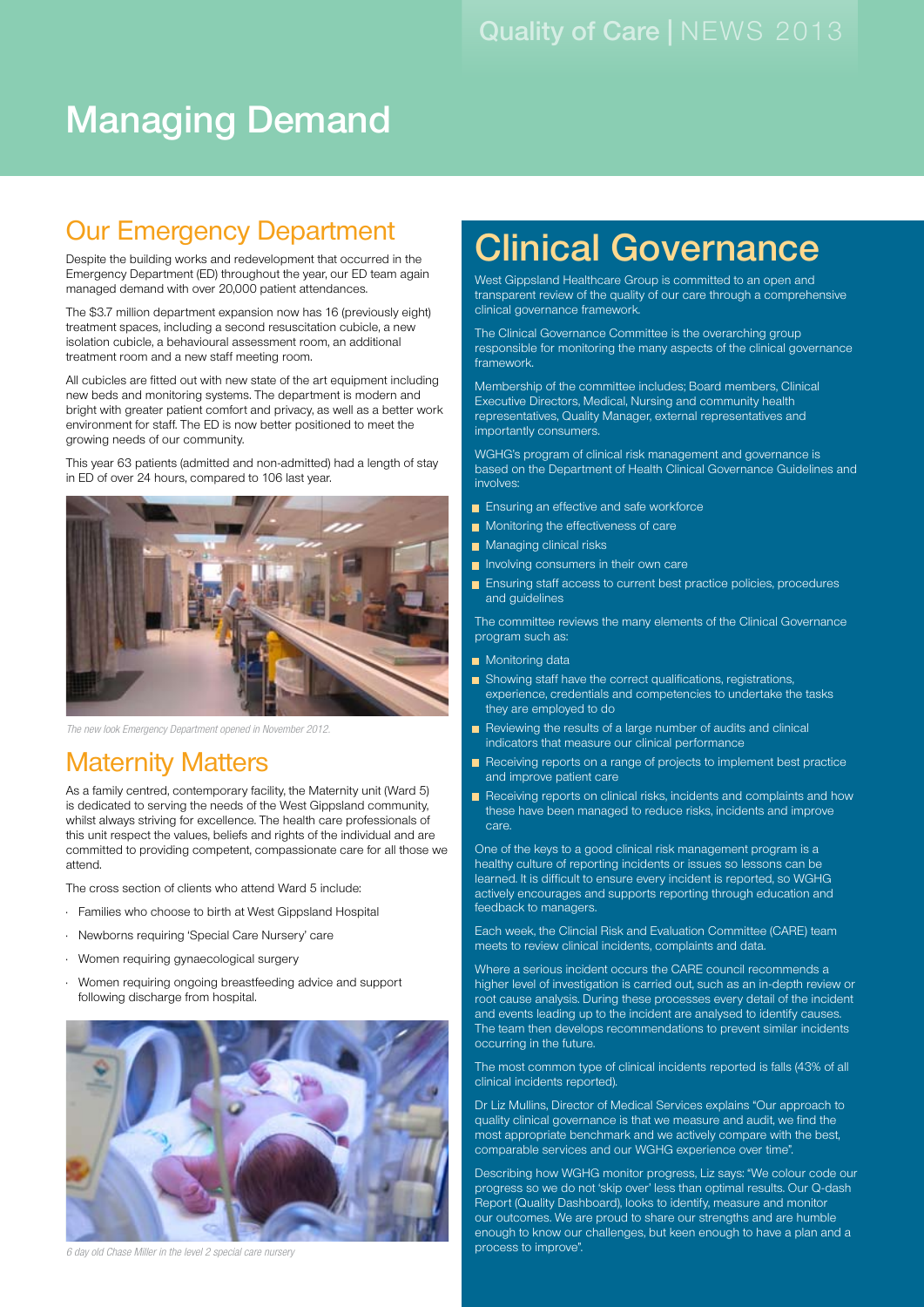# Reaching Everyone

#### Home Based Dementia Assessments now an option

Assessing people with dementia can be complex and challenging for all concerned. The Cognitive, Dementia and Memory Service (CDAMS) have got the balance right.

CDAMS offers the option of an initial assessment in a home environment, allowing family to attend plus the benefits of a familiar environment to assist with providing relaxed and comfortable surroundings. The CDAMS team can explain what the assessment is about and provide the opportunity to answer all questions and address any concerns.

The team are very proud to have received such positive client feedback throughout the year who shared how much they appreciated and felt comfortable with the assessment process.

### Responding to Diversity

Education is the key to responding to the culturally diverse needs of our patients. Each year, WGHG reviews the cultural diversity plan which addresses the six standards of the Department of Health's Cultural Responsiveness Framework. The plan is reviewed annually by the Community Advisory Council (CAC). As part of this plan, WGHG engages with Gippsland Multicultural Services to keep abreast of any changes with the cultural demographics of the community.

Staff are guided by a Cultural Diversity policy and Interpreter policy. Clinical assessment tools include cultural considerations that assist staff to plan patient, resident or client needs. The use of interpreters ensures people from culturally and linguistically diverse backgrounds are able to communicate effectively with staff.

WGHG uses a nationally accredited interpreter service accessed via phone or in person. To ensure customers and patients are properly informed about their health care, WGHG staff are able to access written health information on a variety of subjects and languages.

In recent Victorian Patient Satisfaction survey results, it was noted that a very small number of patients were not asked if they would like an interpreter. WGHG has now engaged the Gippsland Multicultural services to run a series of staff training sessions on the use of interpreters.

#### Rural Allied Health Service Update

This year saw an increase in funding from Home and Community Care (HACC) for Occupational Therapy services within the Rural Allied Health Service. As a result, the service has been able to employ an additional Occupational Therapist, which has

significantly decreased waiting times for service from 12-15 weeks to an average waiting time of four weeks. As well as decreasing waiting list times, an exciting new program also commenced. In conjunction with Baw Baw Shire, HACC services targeted clients specifically identified within the community who required additional advice on daily activities such as education, life strategies and support, to enable them to continue to live independently. The initial results of the program

have been very promising.



### New entertainment for kids

Thanks to the generous support from our community throughout the year, Ward 2 Paediatrics Unit were able to purchase six new flat screen digital TV's.

This has allowed our young patients to have greater choice of free to air TV stations, including ABC 3 for Kids. Our parents and young patients have been delighted with the upgrade from the old TV units. Along with new toys, books and puzzles also donated during the year, we're able to keep our young patients well occupied.



The Baw Baw team were among the numerous community supporters to raise money for toys, books and puzzles for the Paediatrics Ward.

### Improving Care for Aboriginal **People**

WGHG continues to meet the four key result areas under the Improving Care for Aboriginal People program. To help close the gap in aboriginal health, WGHG undertakes a number of activities.

We have continued to strengthen our relationships with the local aboriginal community. Two local community members are on the Community Advisory Council and WGHG staff attend the weekly Kurnai and West Gippsland Aboriginal advisory meeting.

WGHG's Aboriginal Health Liaison Officer provides local cross cultural training for new staff at orientation, plus cultural advice for staff where required as well as assisting aboriginal people during their stay in hospital and during discharge and referral processes.

### What is Health Literacy?

*Health Literacy is the ability to read, understand and use healthcare information to make decisions and follow instructions for treatment.*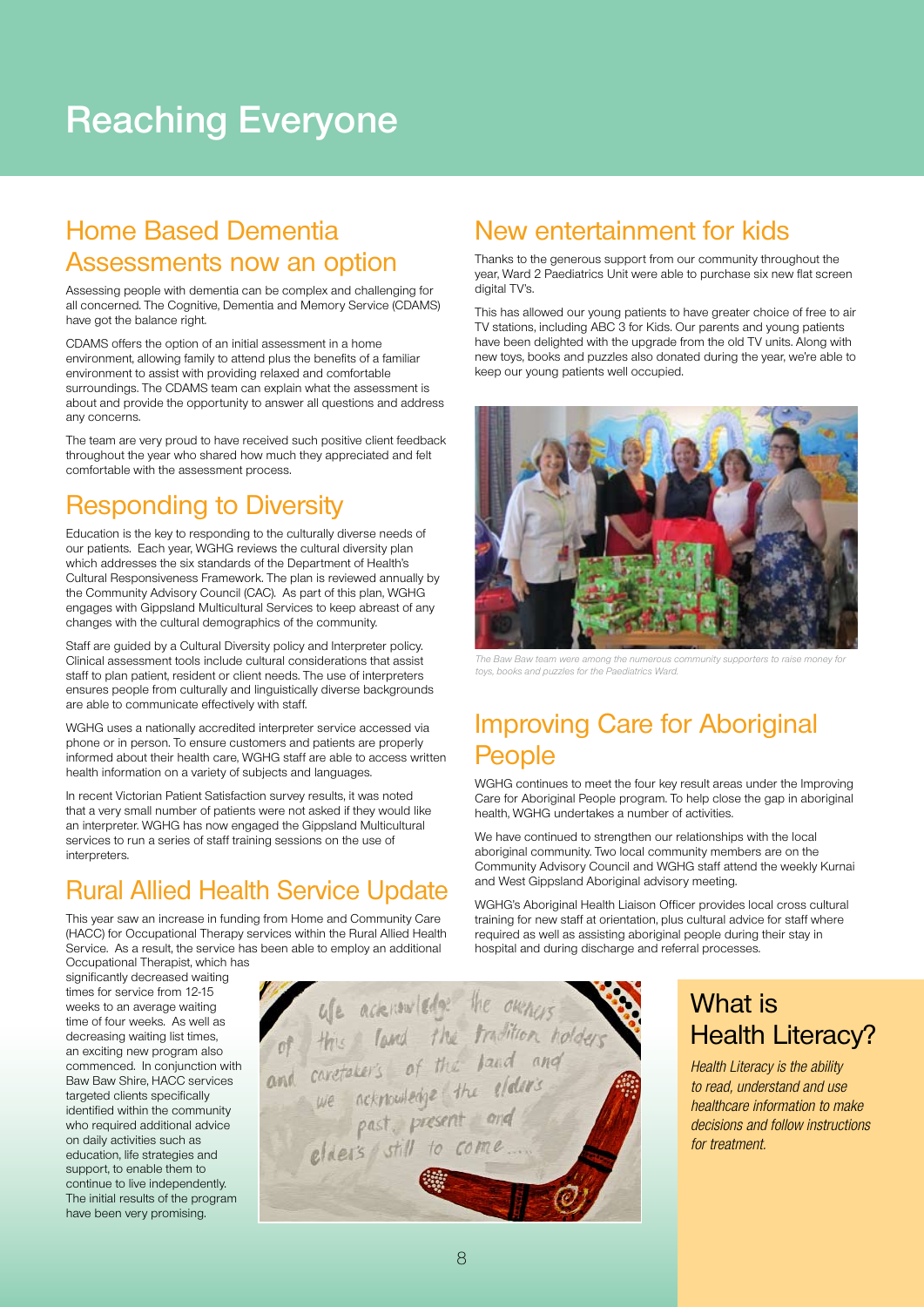### Staff Pledge Support

The Closing the Gap strategy endorsed by the Australian Government in 2008, is to achieve Indigenous health equality by 2033 and aims to reduce Indigenous disadvantage with respect to life expectancy, educational achievement and employment outcomes. The average difference in life expectancy between indigenous and non-indigenous Australians is an appalling 17 years.

On the 8th May, WGHG staff showed their support for Closing the Gap by attending a 'Pledge Your Support' day. Another new exciting program to commence this year was the Aboriginal Traineeship program.

Cindy Mathers, Aboriginal Mentoring Program Co-ordinator explains: "In the last six months we have had four Aboriginal trainees commence traineeships at the Hospital. One in is the Linen Service and three are in the Allied Health Department. This has been a very exciting opportunity to support our local Aboriginal community to gain access to employment in the local health and community services sector. The presence of the trainees in our organisation has helped us get a better understanding of the Aboriginal culture, and the many barriers they face to improve their health, wealth and opportunities for a better life".

"We are learning from each other. Another coup was to have the DRUMBEAT Facilitator training delivered in Warragul and thanks to the funding from Gippsland Medicare Local, we have trained ten Aboriginal community members to deliver their own training in schools. In the future, we hope to support the local Aboriginal community to use the skills learned in the DRUMBEAT Facilitator training to develop their own community mentoring program".



**bruggers** 

### "Team Rounds" improve communication

(L-R) Joanne Campbell, WGHG Vice Chair with Sue O'Shannessy, Koori Maternity Services, Ramahyuck and Linda McCoy, WGHG Director of Community Services, sign up for Closing the Gap in May 2013.

This year, Ward 3 introduced a new initiative called "Team Rounds". The aim of the daily "Team Rounds" is to improve communication with patients and their families through a co-ordinated multidisciplinary approach to ongoing patient management. The results so far have been pleasing with improved patient outcomes, shorter length of Hospital stays and a more structured discharge plan. Patients and their families have benefited from being informed of their progress and when they expect to be ready to go home.

(L-R) Nurse Laura Flahavin, Dr Megan Brown, patient Anna Lesyk, Cheryle'Leigh with daughter Sapphire (from Warragul Choc Shop) launch the communication improvement program in Feb 2013.

 $\mathcal{R}$ 

### Promoting Good Health

Health promotion includes the development and introduction of health literacy training for all employees via staff orientation and a general staff training program. This year, there has been an increased focus on ways WGHG staff can assist patients with low health literacy, which accounts for about 60% of the population. WGHG's health literacy work is leading the way forward in Gippsland Health services.

Throughout the year, WGHG collaborated with Baw Baw Shire and other health professionals to introduce the FOODcents program to the Baw Baw region. FOODcents is an education program that helps families to achieve a healthier diet and save money on their grocery shopping.

Evaluation of the FOODcents program showed that 88% of participants said they would change how they shopped for food in the future. It was encouraging to note that on average, people's confidence that they could afford to have a healthy diet on a budget, increased by 74% after completing the FOODcents program. The program was very well received by the community and will aide individuals and families to make good long term health improvements.

The Heart Foundation Walking Groups continued to be strongly supported by WGHG again throughout the year. Several new groups have begun including a group at Cooinda Lodge, as well Neerim South, Yarragon, Drouin and Warragul.

**After FOODcents, how confident are you that you could cook low cost healthy meals?**



*2012-13 Foodcents survey results. 40% were totally confident they could cook low cost healthy meals, while 83% rated themselves 8, 9 or 10/10 for confidence.*

The Health Promotion team also continues to work with community gardens, school breakfast clubs and community kitchens as well as many smaller projects to promote the importance and benefits of good health and wellbeing.

12.

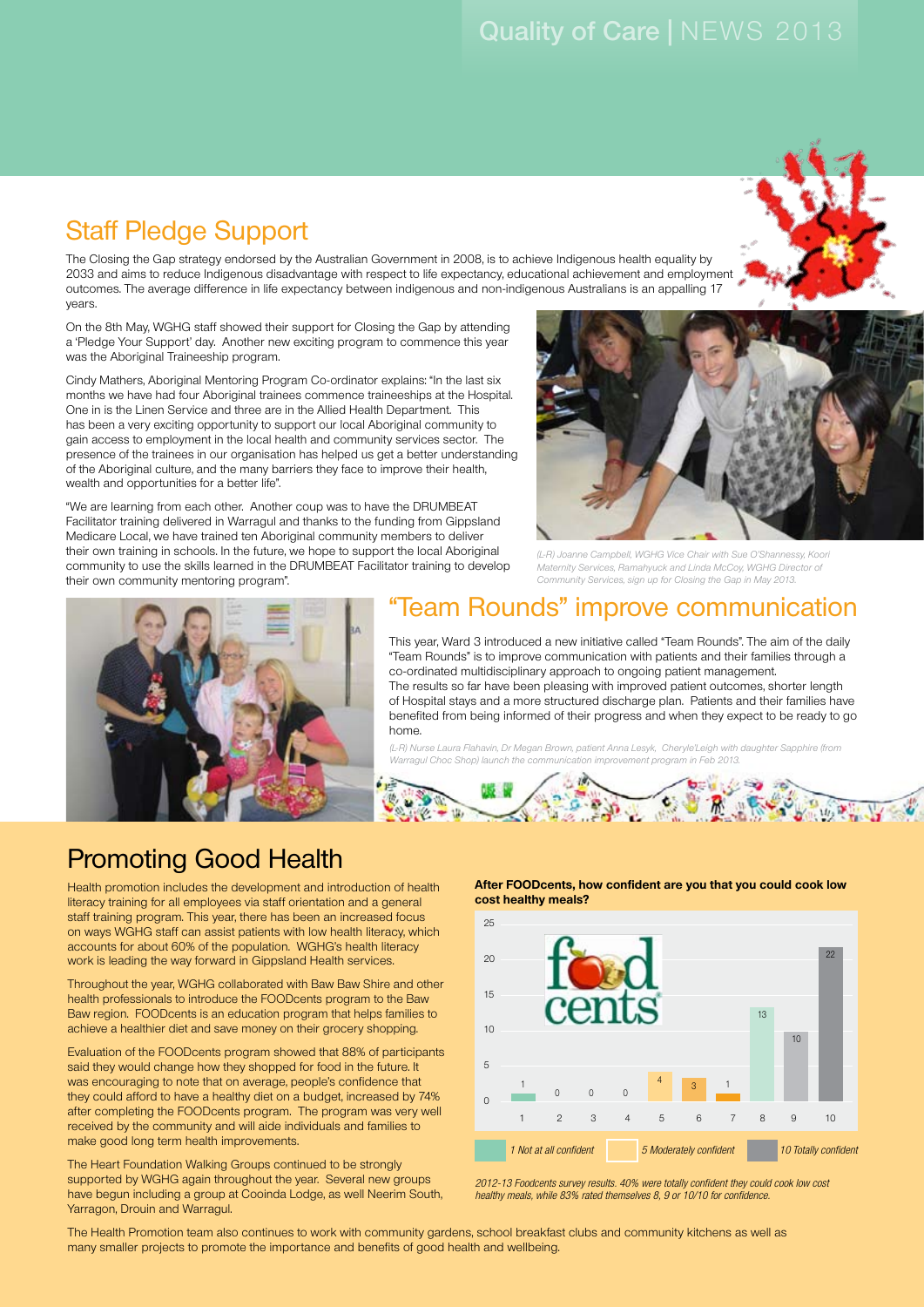# You and Your Care

WGHG is committed to working in partnership with consumers at many different levels. Part of this commitment involves implementing various strategies to meet the consumer participation indicators required by the Department of Health as part of the "Doing it with us not for us policy." For 2012/13 WGHG has achieved 100% of the objectives set under the five required standards.

#### Standard 1 **Demonstrating commitment**

- 8/8 objectives met (Target is 6/8)

WGHG has:

- **•** a Community Participation Policy in place which aligns with the Departments Consumer Participation Framework
- a Consumer participation plan revised 2013
- **a** a Person Centred Care Policy developed 2013
- **•** staff training at orientation on person centred care commenced 2013
- **•** contributes to the implementation and monitoring of the local primary care partnership strategic plans
- **•** a variety of approaches to record and monitor consumer participation
- **•** a cultural responsiveness plan that meets the six requirements
- an Improving Care for Aboriginal and Torres Strait Islander Patients Program meeting the four key result areas
- **a** a Disability Action Plan
- **•** processes in place to consult and involve consumers
- **•** staff to build the capacity of other staff to support consumer participation at multiple levels.

#### Standard 2 **Consumers and, where appropriate, carers are involved in informed decision-making about their treatment, care and wellbeing**

- All targets exceeded
- 
- **•** Victorian patient satisfaction score for consumer participation index. WGHG 84% versus target of 75%. State average 81% (Wave 23)
- **•** The number of women who said they thought they were given an active say in making decisions about what happened during their labour and/ or birth WGHG 100% versus target of 90% (Wave 23).

#### Standard 3 **Evidence-based, information provided to people is helpful**

- 87% of patients responding to the Victorian Patient Satisfaction Monitor rated the question on the quality of written information on how to manage your condition and recovery at home, as being 'good' to 'excellent'. 2% more than last year (Target 75%)
- **100% of written information produced by WGHG is tested to meet** at least 30 of the 40 items on the Checklist for Assessing Written Consumer information. Target 85%
- Health Literacy Training package delivered to staff and online learning package was developed.

#### Good news for Continence

*Earlier this year, the Continence team were successful in gaining funds from the Department of Health, to assist with reducing the Continence program waiting list. knowledge and clinical practice skills. Continence team member Helen was pleased to accept the scholarship to undertake and complete a Graduate Certificate in Continence.* 

#### Standard 4 **Consumers, carers and community members are active participants in the planning, improvement, and evaluation of services and programs**

WGHG met 6/6 of the dimensions required (100%) versus a target of 75%

The Consumer Advisory Council (CAC) meets monthly and provides a forum to regularly seek consumer input in relation to people's experiences, service delivery and strategic planning.

Consumers are involved in:

- **•** reviewing consumer related policies
- **•** providing commentary and advice on written patient information
- **•** reviewing the results of the Victorian Patient Satisfaction Monitor
- **•** providing advice on improving the organisations web site
- **•** assisting in monitoring the progress on the Cultural Diversity Plan
- participating in organisational planning days
- **•** providing a link to the Aboriginal community
- **•** participating in the Ethics Committee, Clinical Governance committee, Audit and Risk Committee and Medical Credentialing Committee
- **•** advising on a variety of quality activities such as consumer surveys and projects.

This year the CAC has begun working directly with Clinical Department Managers to identify ways that the CAC can assist managers to improve service delivery from a consumer perspective.

#### Standard 5 **The organisation actively builds the capacity of consumers, carers and community members to participate fully and effectively**

Members of the CAC have developed an orientation program for new members. Members are provided the opportunity to attend Health Issue Centre workshops and conferences and the organisation is a member of the Health Issue Centre which provides a large range of resources for the  $C\Delta C$ 

A consumer participation kit provides a guideline to assist staff in consumer participation.

1. Be actively involved in your own health care<br>2. Speak up if you have any one health care

- 2. Speak up if mixolved in your own health care<br>3. Learn more about your concerns or questions<br>1. Keep a list of the sout your conditions of questions
- 4. Keep a list stoot your condition or treatments<br>5. Make sure you undernedicines you are taking<br><sup>1</sup>. Get the maximulation the medicines you are taking
- 
- 
- 5. Make sure of all the medicines you are taking<br>6. Get the results of any test of medicines you are taking<br>7. Talk about your options is or procedure<br>1. Mart about your options is or procedure 7. Talk about your of any test or procedures you are tal<br>3. Make sure your options if you need to go into hospital<br>surgery or a procedure what will be a flood hospital
- 8. Make sure your options if you need to go into hospital<br>surgery or a procedure<br>happen in a procedure what will happen if you need<br>on exactly you, your doctors ke sure you understand what will happ
- 9. Make sure you, your doctor and will happen if you need to exactly your doctor and your surgeon all agree<br>On exactly what will be done<br>O. Before you leave hospital ...
- 10. Before you what will be clone<br>professional to explain, ask your health care<br>home. home o explain the treatment alth care professional to explain the treatment plan to the transfer of the treatment plan you will use at the treatment plan you will use at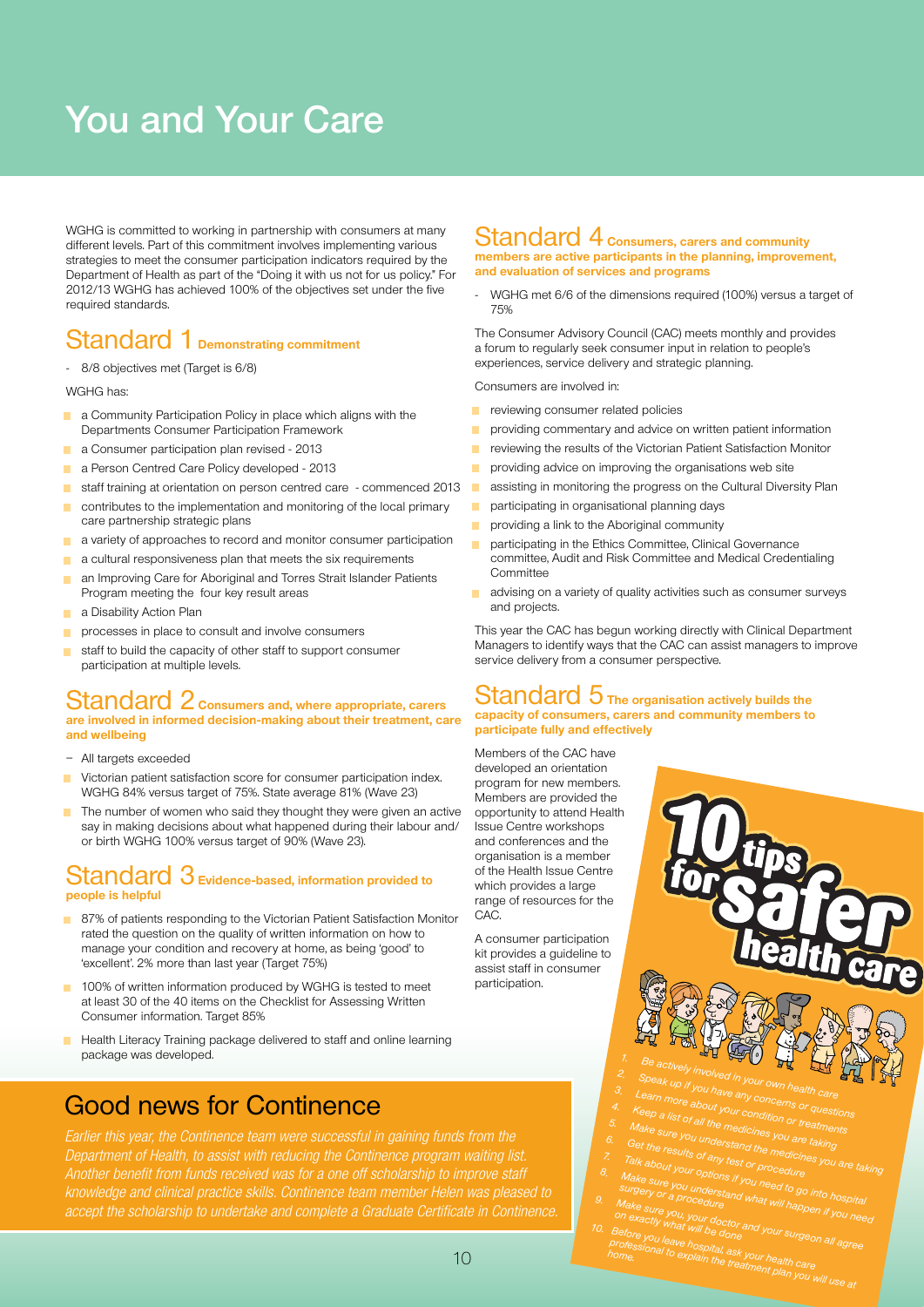Community Advisory Council -

It has been another exciting year for consumer engagement at West Gippsland Healthcare Group. The Community Advisory Council (CAC) has continued to find new opportunities to contribute to the work of WGHG by increasing consumer, carer and community participation in our health

# Accreditation

### Fully focused on the new National Standards

WGHG continues to provide robust quality and safety systems. WGHG participates in several accreditation processes which are conducted at intervals of one to two years depending on the type of accreditation. The accreditation surveys are conducted by external people and check that WGHG systems meet industry standards and safety and quality processes continue to improve.

This year WGHG staff are hard at work putting in place systems and processes to meet the new national standards. These ten new standards are a significant change to previous accreditation processes and focus very much on clinical activities which are deemed high risk.

In January, WGHG was successfully accredited under the Department of Human Services "Community Services Standards". During the year, both Andrews House and Cooinda Lodge Aged Care Residences also underwent two unannounced spot surveys and successfully maintained full accreditation.

Current accreditation ratings are as follows:

- Full Aged Care accreditation rating with full compliance for all 44 criteria for Andrews House and Cooinda Lodge
- Full accreditation for our Hospital and Community Services under EQuIP 5
- <sup>o</sup> 20/20 accreditation score for our Home and Community Care (HACC) services
- Full accreditation with International Standards Organisation AS:NZS ISO 9001:2008 for Warragul Linen Service
- **•** Community Services registration under the Children, Youth and Families Act, 2005
- **•** Full Food Safety certification
- Baby Friendly Hospital Initiative Accreditation.

### **The 10 National Standards**

**STANDARD 1** Governance for Safety and Quality in Health Service Organisations

**STANDARD 2** Partnering with Consumers

**STANDARD 3 Preventing and Controlling Healthcare** Associated Infections

> **STANDARD 4 STANDARD 1** Medication Safety

**STANDARD 5 STANDARD 2** Patient Identification and Procedure Matching

**STANDARD 6 STANDARD 3** Clinical Handover



**STANDARD 7 Prevention Blood Products** 

**STANDARD 9**

**STANDARD 8**



**STANDARD 9** Recognising and Responding to Clinical Deterioration in Acute Health Care



Preventing Falls and Harm from Falls



This year has seen WGHG appoint consumers to even more of its committees and working parties, including the Written

this Quality of Care report.

While the CAC mainly has an advisory role, this year has seen more CAC members take a hands-on role in such things as

National Standards, and contributing to the Disability Plan and the Cultural Diversity plan. We have also undertaken several Consumer Participation Service Reviews where we review the provision of care in various hospital departments and wards, from a consumer perspective. The CAC has also contributed to the development of

Chair's Report

service.

Health committee, Clinical Governance committee and Credentialing committee.

We have also established a Consumer Register which means even more consumers (including current patients, past patients, carers and any other members of our community) can have a voice in how WGHG can best meet the needs of its community.

This year, we have found opportunities to network with consumer groups from other Victorian health services, and we are looking forward to finding more partnership opportunities in the future. Working together with other CACs means learning from each other's experiences and building on each other's strengths. Strong partnerships benefit everyone.

We recently developed a Community Participation Plan for WGHG which reflects the important work already being done, and develops our potential for future achievement.

Monitor (VPSM). The VPSM monitors patients' levels of satisfaction with our care and services. The latest results showed that WGHG scored statistically in future. We were very proud of the recent results of the Victorian Patient Satisfaction significantly higher in the area of Consumer Participation than comparable Victorian Hospitals. This is a great result that we look forward to building on

We look forward to another exciting and productive year to come.

**STANDARD 8** Rosemary Joiner **STANDARD 2**

Chair, Community Advisory Council

Deterioration in Acute Health Care